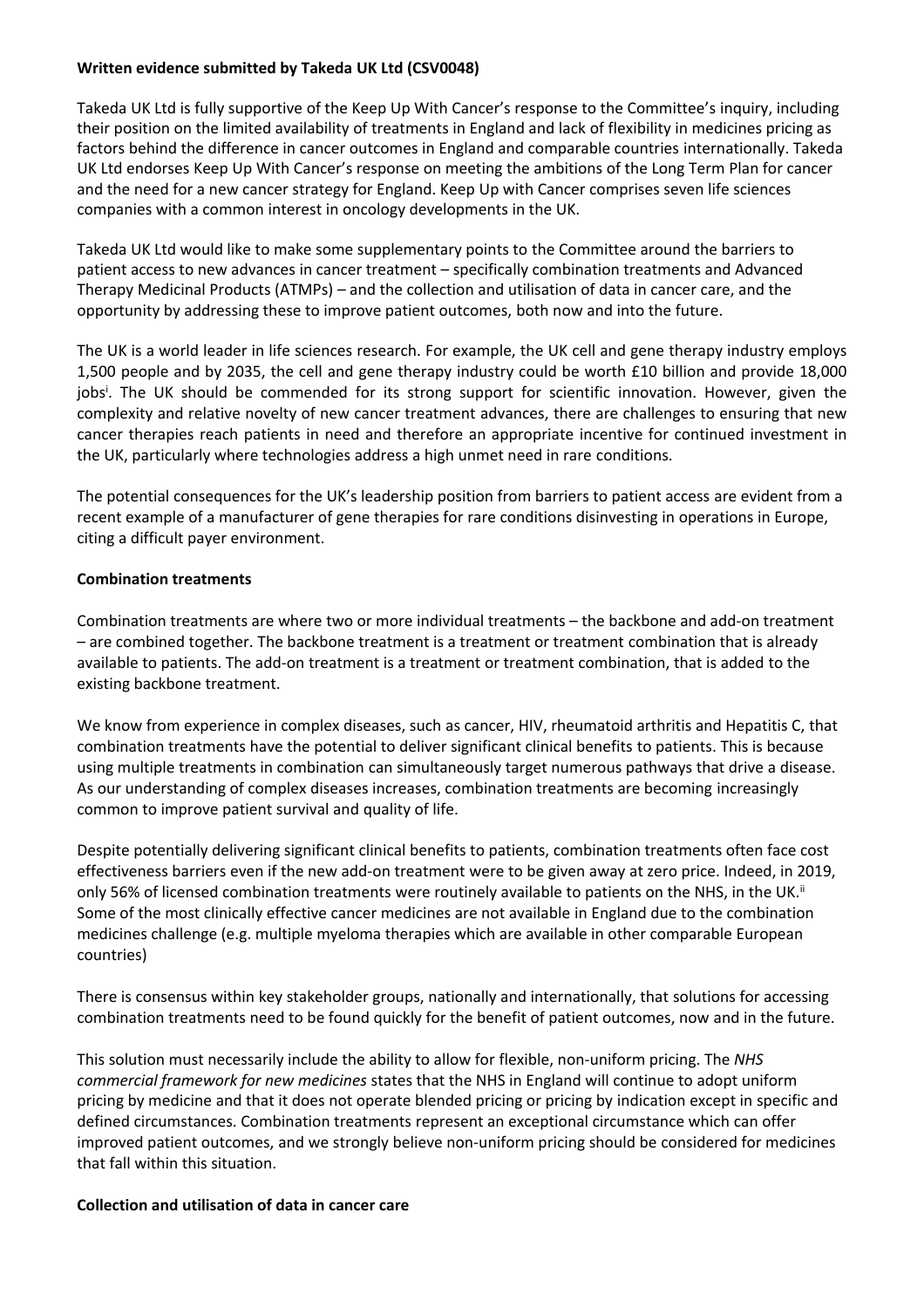Improved collection and utilisation of data in cancer care would allow the NHS to better understand the outcomes provided by a medicine for patients and ensure the NHS is fairly paying for treatments that deliver clinical value.

The health service should prioritise improving the scope, quality, completeness, and interoperability of the Systemic Anti-Cancer Therapy (SACT) dataset. To support enhanced clinical decision-making, all relevant bodies and industry should explore options to ensure collection of real-world evidence to be used to support flexible pricing schemes. Lastly, building on the COVID-19 response, all relevant bodies (HMT, NHSE, NHSX, NHS Digital, PHE) should work together to improve the collection, utilisation and linkage of clinical cancer outcomes datasets for the benefit of patients.

# **ATMPs**

ATMPs represent a departure from traditional medicines, in so far as they involve the modification and implantation of living human genes, tissues and cells, rather than chemical or biological molecules, and therefore require a different approach for their entry into the NHS. The potential of ATMPs has driven the pharmaceutical industry to invest a growing share of its pipeline to bring these medicines to patients, such that we stand on the cusp of a wave of ATMPs entering the NHS.

# *1) Adapting Health Technology Assessments methodologies*

To facilitate the entry of ATMPs into the NHS, NICE's Health Technology Assessment framework needs to adapt to better accommodate ATMPs.

With the potential for a long-lasting benefits but accompanied by an inherent challenge in demonstrating enduring benefits over the long term (although offering predictability of healthcare costs, minimizing uncertainty around affordability), ATMP clinical trials may necessarily depend on surrogate outcomes, requiring HTA bodies and payers to extrapolate to clinical endpoints. NICE should enhance acceptability of validated surrogate endpoints to estimate long-term outcomes and adopt accommodative changes in economic modelling such as improving methods for extrapolation for ATMPs.

Further, the need for greater acceptance of real-world evidence and the importance of these data to inform/supplement the evidence base for new medicines. Greater acceptance of non-RCT data is crucial, particularly in the context of earlier licensing decisions and likely immaturity of data for ATMPs. We would welcome clear guidance to generate, analyse and present real-word evidence.

Additionally, it can be difficult to identify the appropriate comparator for ATMPs to be assessed against, particularly where the ATMP therapy leads to marked changes in clinical practice or where there is no existing therapy. NICE should undertake further research to improve its methodology of indirect comparisons.

### *2) Managed access processes*

While offering potentially transformative benefits over a long-time horizon, ATMPs can be associated with higher upfront costs, reflecting the value they bring to patients, healthcare systems and society at large. The NHS, however, is not generally configured to pay for new medicines in a manner other than a price per unit, whether by vial, treatment or procedure, leading to a divergence in the timing of product cost and the benefits it generates. This therefore can present a significant impact to healthcare budgets within a relatively short space of time.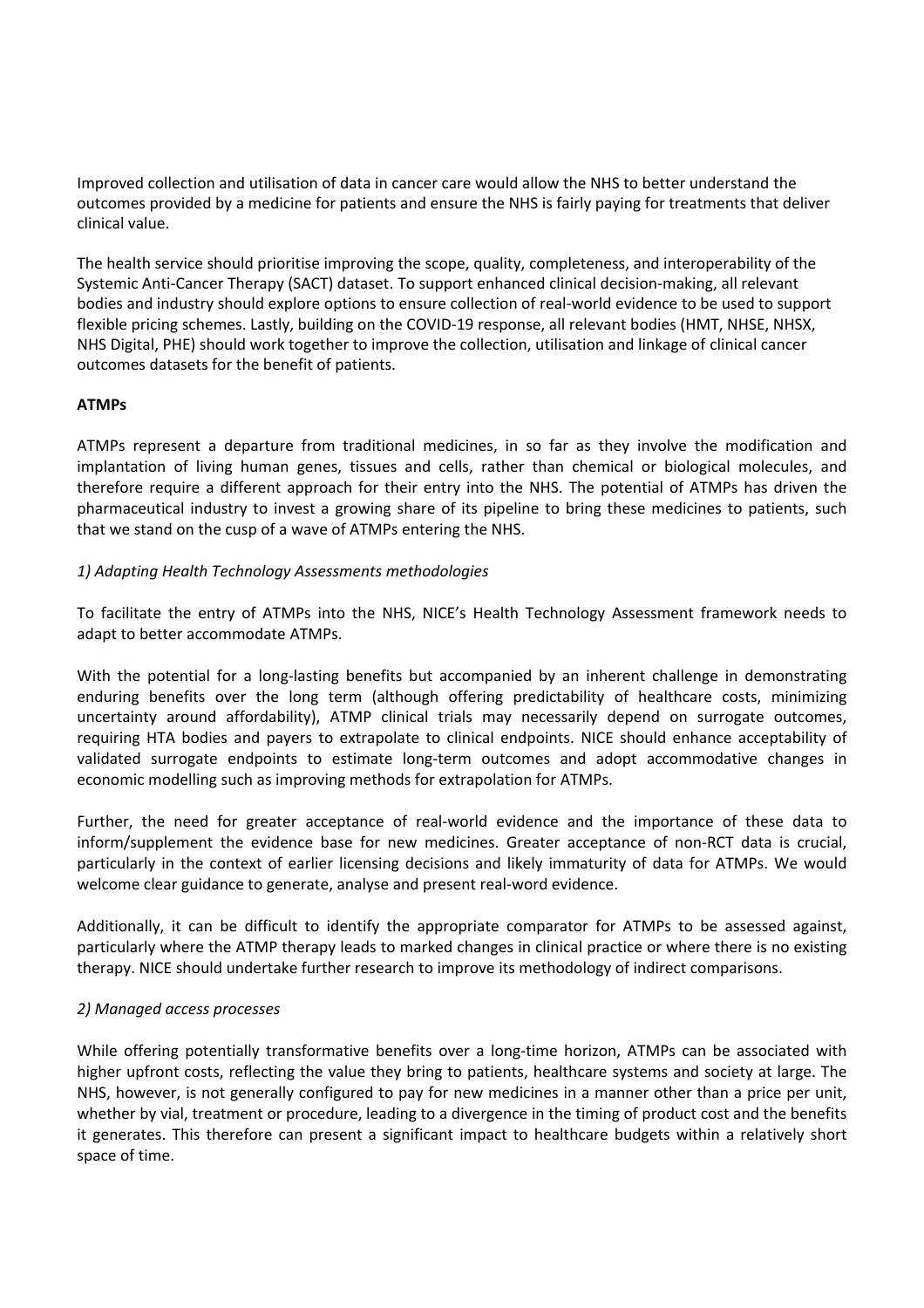Additionally, ATMPs can have significant uncertainty at the time of a product's launch. In some cases, it may be decades before the clinical benefit of an ATMP is known to be as transformative and enduring as first anticipated at the time of regulatory approval.

Collaboration between the Government, NHS and pharmaceutical industry to develop innovative and sustainable financial solutions is therefore required to overcome inherent affordability and uncertainty challenges to ensure patient access. Importantly, new proposals on commercial and managed access must work in conjunction with existing pathways including the Innovative Licensing and Access Pathway (ILAP) and the Innovative Medicines Fund (IMF).

### *3) Better evidence collection*

To enable innovative payment models that address uncertainty, robust Real-World Evidence (RWE) infrastructure will be critical to support long-term evidence generation of the benefits of ATMPs in a clinical setting.

Currently, the ability to access data in a format which is analysable is difficult. There many datasets with different variables captured across the country, sometimes from individual hospitals or centres.

The NHS must make significant progress to improve the scale, interoperability and accessibility of health data, and ensure there is also a clear and consistent approach to data governance. To relieve the administrative burden to register patient outcome data, financial incentives for clinicians and providers may also need to be considered.

The workforce must be supported with training and education programmes to ensure the NHS is fully equipped with data science skills to fully exploit the opportunity of data generation.

### *4) Redesigning and optimising services*

Some ATMPs are very complex, which may involve the use of special devices, specific clinical training and longterm follow-up patient monitoring. This can present unique challenges to services that are configured around the administration of more conventional therapies. If an ATMP is 'off the shelf' (i.e. allogeneic) and can be administered outside of tertiary centres of excellence, it will be imperative to ensure the necessary infrastructure is in place to support this in order to expand access to more patients.

The NHS should ensure there is effective horizon-scanning and forward planning ahead of the introduction of ATMPs. As timelines for ATMP commercialisation can change – owing to their innovative nature, focus on addressing unmet need and therefore being subject to accelerated regulatory approvals – it is also necessary to ensure flexibility to forward plan effectively. Horizon scanning should therefore factor in base case timings, which manufacturers are working towards, and best-case timings, premised upon regulatory approval after phase I and II data and/or an accelerated licensing pathway e.g. ILAP/ORBIS.

The NHS should continue to engage with through multi-stakeholder fora with industry, particularly the Accelerated Access Collaborative, to find solutions that span various areas of responsibilities.

### *5) Supporting clinical research*

It is essential to support the further easing and speed of setting up clinical trials on the NHS to bridge the gap between scientific research and full-scale commercialisation of ATMPs in the UK. Effective clinical research infrastructure within the NHS will ensure that products progress effectively through clinical development and can be commercialised to reach UK patients.